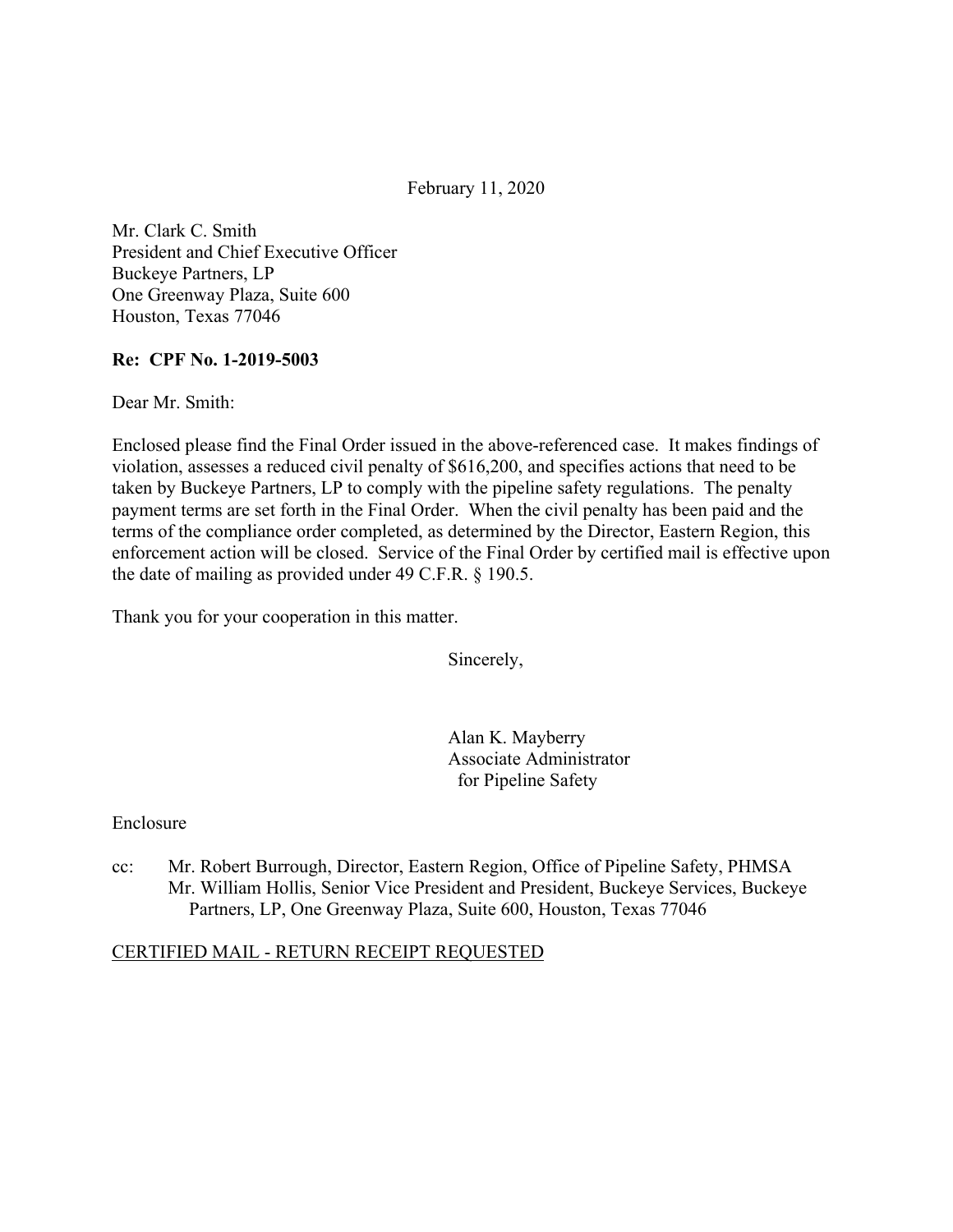### **U.S. DEPARTMENT OF TRANSPORTATION PIPELINE AND HAZARDOUS MATERIALS SAFETY ADMINISTRATION OFFICE OF PIPELINE SAFETY WASHINGTON, D.C. 20590**

**)** 

**)** 

**In the Matter of )** 

**Buckeye Partners, LP, ) CPF No. 1-2019-5003**

**\_\_\_\_\_\_\_\_\_\_\_\_\_\_\_\_\_\_\_\_\_\_\_\_\_\_\_\_\_\_\_\_\_\_\_\_** 

 **)** 

 $\overline{\phantom{a}}$ 

**Respondent. )** 

1

# **FINAL ORDER**

From June 22 through September 28, 2017, pursuant to 49 U.S.C. § 60117, representatives of the Pipeline and Hazardous Materials Safety Administration (PHMSA), Office of Pipeline Safety (OPS), and inspectors from the New York State Department of Public Services, acting as agents of PHMSA, performed an integrated pipeline safety inspection of the facilities and records of Buckeye Partners, LP's (Buckeye or Respondent) "Buckeye East" pipeline system located throughout Pennsylvania, New Jersey and New York. Buckeye operates approximately 6,000 miles of pipeline and stores and transports refined petroleum products from the Midwestern to the Eastern part of the  $U.S.<sup>1</sup>$ 

As a result of the inspection, the Director, Eastern Region, OPS (Director), issued to Respondent, by letter dated March 15, 2019, a Notice of Probable Violation, Proposed Civil Penalty, and Proposed Compliance Order (Notice). In accordance with 49 C.F.R. § 190.207, the Notice proposed finding that Buckeye had committed four violations of 49 C.F.R. Part 195 and proposed assessing a civil penalty of \$701,400 for the alleged violations. The Notice also proposed ordering Respondent to take certain measures to correct the alleged violations.

Buckeye responded to the Notice by letter dated April 15, 2019 (Response). The company contested two of the allegations, offered additional information in response to the Notice, and requested that the proposed civil penalty be reduced. Respondent did not request a hearing and therefore has waived its right to one.

# **FINDINGS OF VIOLATION**

The Notice alleged that Respondent violated 49 C.F.R. Part 195, as follows:

<sup>&</sup>lt;sup>1</sup> Pipeline Safety Violation Report (Violation Report), (Mar. 15, 2019) (on file with PHMSA), at 1; Buckeye Partners, LP website, *available at*<https://www.buckeye.com/AboutUs/tabid/54/Default.aspx> (last accessed January 17, 2020).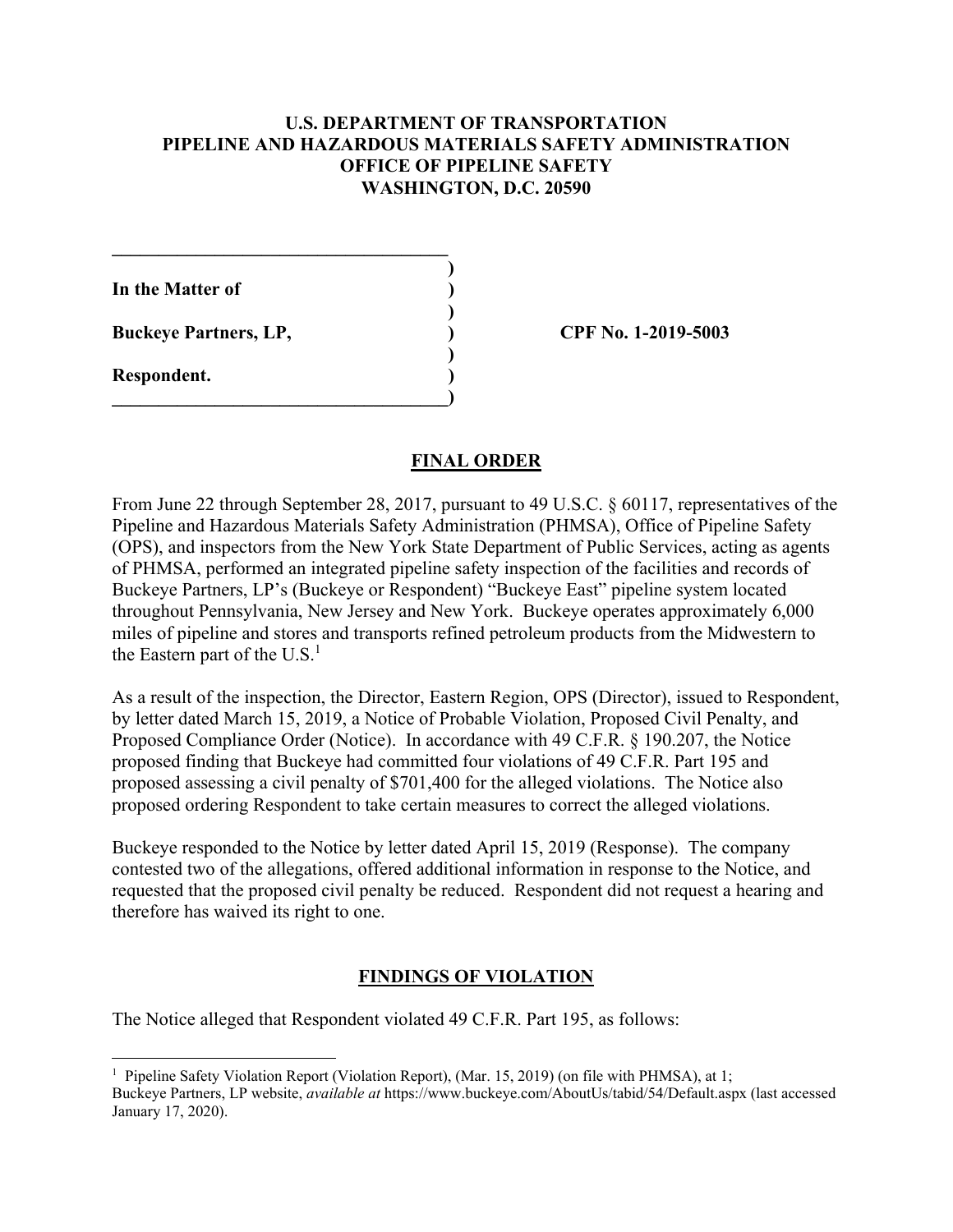**Item 1:** The Notice alleged that Respondent violated 49 C.F.R. § 195.132(b), which states:

# **§ 195.132 Design and construction of aboveground breakout tanks.**

(a) …

(b) For aboveground breakout tanks first placed in service after October 2, 2000, compliance with paragraph (a) of this section requires one of the following:

(1) Shop-fabricated, vertical, cylindrical, closed top, welded steel tanks with nominal capacities of 90 to 750 barrels (14.3 to 119.2 m3) and with internal vapor space pressures that are approximately atmospheric must be designed and constructed in accordance with API Spec 12F (incorporated by reference, see § 195.3).

(2) Welded, low-pressure (i.e., internal vapor space pressure not greater than 15 psig (103.4 kPa)), carbon steel tanks that have wall shapes that can be generated by a single vertical axis of revolution must be designed and constructed in accordance with API Std 620 (incorporated by reference, see § 195.3).

(3) Vertical, cylindrical, welded steel tanks with internal pressures at the tank top approximating atmospheric pressures (i.e., internal vapor space pressures not greater than 2.5 psig (17.2 kPa), or not greater than the pressure developed by the weight of the tank roof) must be designed and constructed in accordance with API Std 650 (incorporated by reference, see § 195.3).

(4) High pressure steel tanks (i.e., internal gas or vapor space pressures greater than 15 psig (103.4 kPa)) with a nominal capacity of 2000 gallons (7571 liters) or more of liquefied petroleum gas (LPG) must be designed and constructed in accordance with API Std 2510 (incorporated by reference, see § 195.3).

The Notice alleged that Respondent violated 49 C.F.R. § 195.132(b) by failing to design and construct an aboveground breakout tank first placed in service after October 2, 2000, in accordance with one of the standards required pursuant to § 195.132(b). Specifically, the Notice alleged that Buckeye failed to design and construct the shop-fabricated, 476-barrel capacity relief breakout Tank 3 at its Tuckerton (RG) facility to a standard listed in § 195.132(b).

Respondent did not contest this allegation of violation. Accordingly, based upon a review of all of the evidence, I find that Respondent violated 49 C.F.R. § 195.132(b) by failing to design and construct an aboveground breakout tank first placed in service after October 2, 2000, in accordance with one of the standards required pursuant to § 195.132(b).

**Item 2:** The Notice alleged that Respondent violated 49 C.F.R. § 195.402(a), which states:

### **§ 195.402 Procedural manual for operations, maintenance and emergencies.**

(a) *General.* Each operator shall prepare and follow for each pipeline system a manual of written procedures for conducting normal operations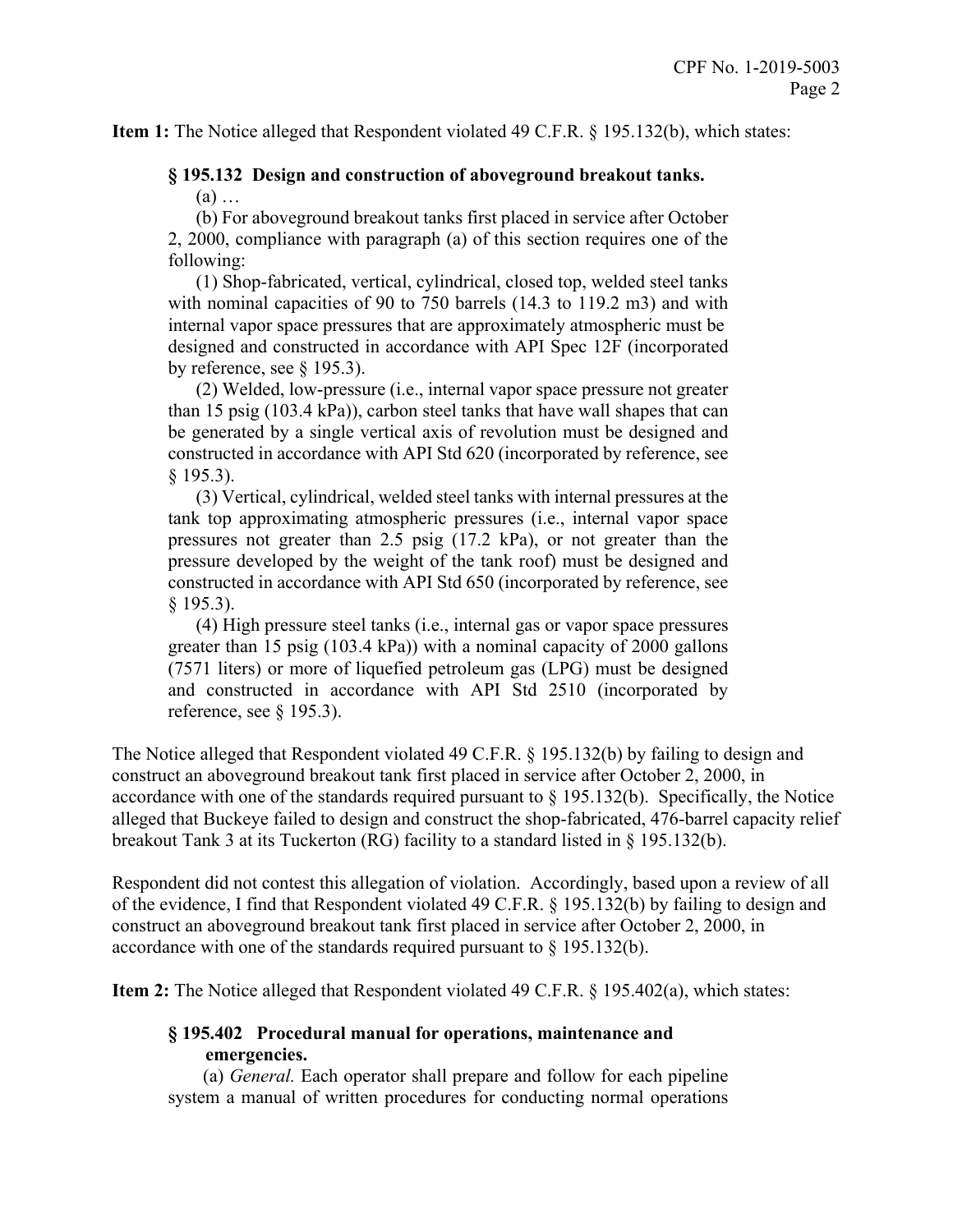and maintenance activities and handling abnormal operations and emergencies. This manual shall be reviewed at intervals not exceeding 15 months, but at least once each calendar year, and appropriate changes made as necessary to insure that the manual is effective. This manual shall be prepared before initial operations of a pipeline system commence, and appropriate parts shall be kept at locations where operations and maintenance activities are conducted.

The Notice alleged that Respondent violated 49 C.F.R. § 195.402(a) by failing to follow, for each pipeline system, a manual of written procedures for conducting normal operations and maintenance activities. Specifically, the Notice alleged that Buckeye did not follow its Corrosion Manual, Procedure A-02 External Corrosion Control, developed to comply with § 195.575(c), by failing to inspect electrical isolation devices at 31 casings during its 2014-2016 annual surveys. The Notice alleged that Buckeye's records demonstrated that in 34 instances, Buckeye failed to inspect the casing's electrical isolation from the pipeline for proper operation on an annual basis during the 2014-2016 timeframe.

In its Response, Buckeye provided additional information regarding seven of the alleged instances of missed annual casing-to-soil potential readings and therefore requested that the number of instances be reduced from 34 to 27. This information included:

- 1. Buckeye identified three instances at two casings where records demonstrated that test points on each end of the casing were present, and one end was utilized in the given year to take a casing-to-soil reading. Buckeye contended that these counts should therefore be withdrawn because a casing isolation reading was taken each year on the casing, just not at both test points available.
- 2. Buckeye identified one casing which had two test points associated with it for the ends of the casing. Buckeye determined it had been inadvertently counted as two instances rather than one.
- 3. Buckeye identified one casing at which the test station was marked as missing, but had in fact been repaired within one inspection cycle in accordance with its procedures and was verified as isolated during the subsequent annual survey in 2017 after the test station repair.
- 4. Buckeye identified one instance where there is no casing, and the casing readings recorded in the 2015/2016 records were actually IR-drop test leads that were inadvertently recorded as casing readings. Buckeye stated it corrected its corrosion database to reflect the lack of a casing at this location.
- 5. Buckeye identified one instance where a casing had previously been removed. Buckeye stated that the former casing's wires remained in the test station, and thus imply that these were read and recorded in the records reviewed for 2014 and 2016. Buckeye stated it corrected its corrosion database to reflect the lack of a casing at this location.

After considering all of the evidence, I find Respondent has demonstrated that the number of instances should be reduced from 34 to 27. Accordingly, I find that Respondent violated 49 C.F.R. § 195.402(a) by failing to follow for each pipeline system a manual of written procedures for conducting normal operations and maintenance activities; however, I reduce the number of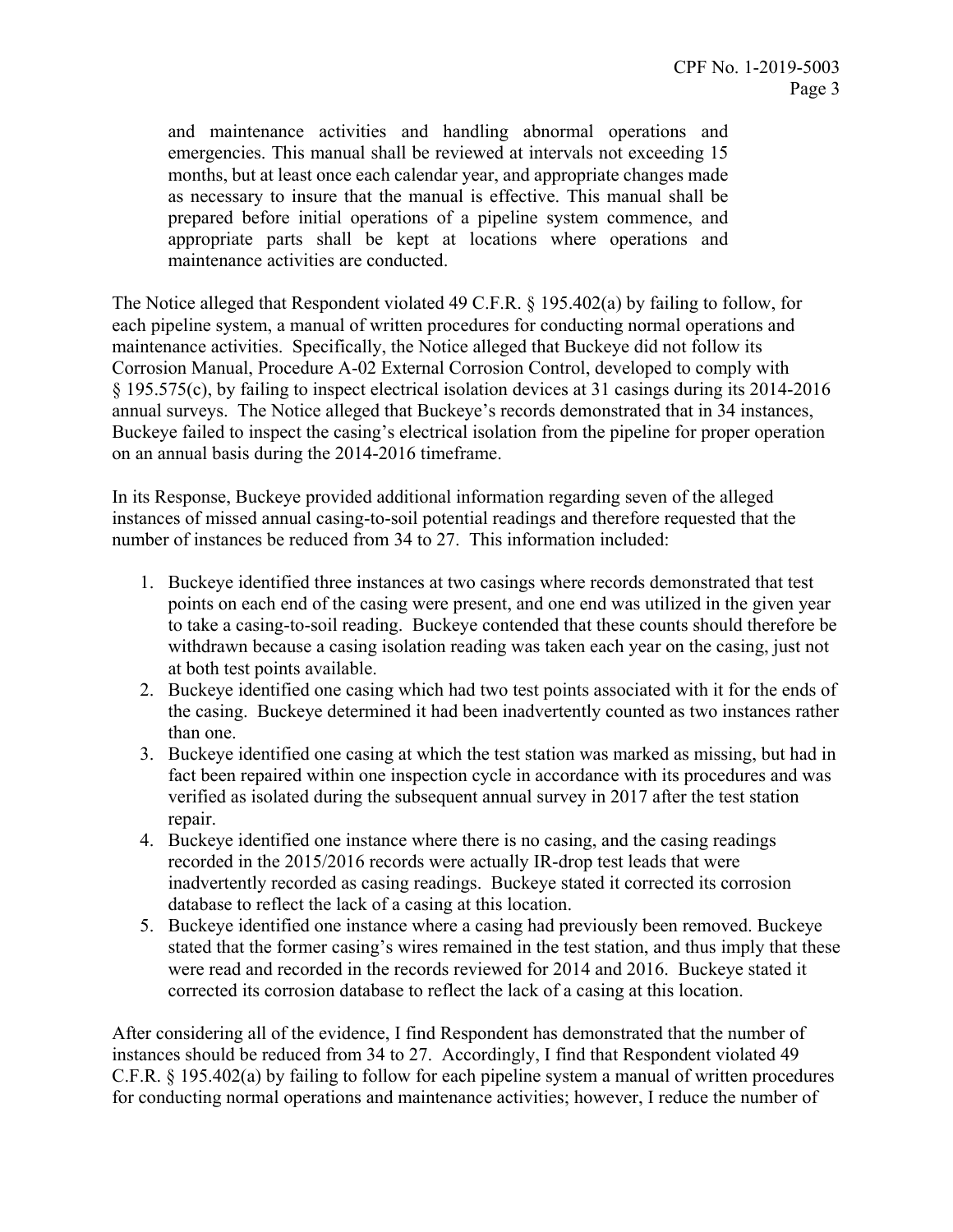instances of the violation from 34 to 27.

**Item 3:** The Notice alleged that Respondent violated 49 C.F.R. § 195.402(b), which states:

### **§ 195.402 Procedural manual for operations, maintenance and emergencies.**

(a) *General.* Each operator shall prepare and follow for each pipeline system a manual of written procedures for conducting normal operations and maintenance activities and handling abnormal operations and emergencies. This manual shall be reviewed at intervals not exceeding 15 months, but at least once each calendar year, and appropriate changes made as necessary to insure that the manual is effective. This manual shall be prepared before initial operations of a pipeline system commence, and appropriate parts shall be kept at locations where operations and maintenance activities are conducted.

The Notice alleged that Respondent violated 49 C.F.R. § 195.402(b) by failing to follow, for each pipeline system, a manual of written procedures for conducting normal operations and maintenance activities. Specifically, the Notice alleged that Buckeye failed to follow its Corrosion Manual, Procedure A-02 External Corrosion Control, which required that abnormalities or equipment deficiencies be corrected within one inspection cycle or that the company document the reasons why such abnormalities or equipment deficiencies could not be corrected within that timeframe.

Respondent did not contest this allegation of violation. Accordingly, based upon a review of all of the evidence, I find that Respondent violated 49 C.F.R. § 195.402(b) by failing to follow for each pipeline system a manual of written procedures for conducting normal operations and maintenance activities.

**Item 4:** The Notice alleged that Respondent violated 49 C.F.R. § 195.573(a)(1), which states:

### **§ 195.573 What must I do to monitor external corrosion control?.**

(a) *Protected pipelines.* You must do the following to determine whether cathodic protection required by this subpart complies with § 195.571:

(1) Conduct tests on the protected pipeline at least once each calendar year, but with intervals not exceeding 15 months. However, if tests at those intervals are impractical for separately protected short sections of bare or ineffectively coated pipelines, testing may be done at least once every 3 calendar years, but with intervals not exceeding 39 months.

The Notice alleged that Respondent violated 49 C.F.R. § 195.573(a)(1) by failing to conduct tests on its cathodically protected pipelines at least once each calendar year, but with intervals not exceeding 15 months. Specifically, the Notice alleged that Buckeye failed in 33 instances to conduct tests at the required intervals at test stations along the RE751AX pipeline and within its Long Island Pipeline System between 2014 and 2016.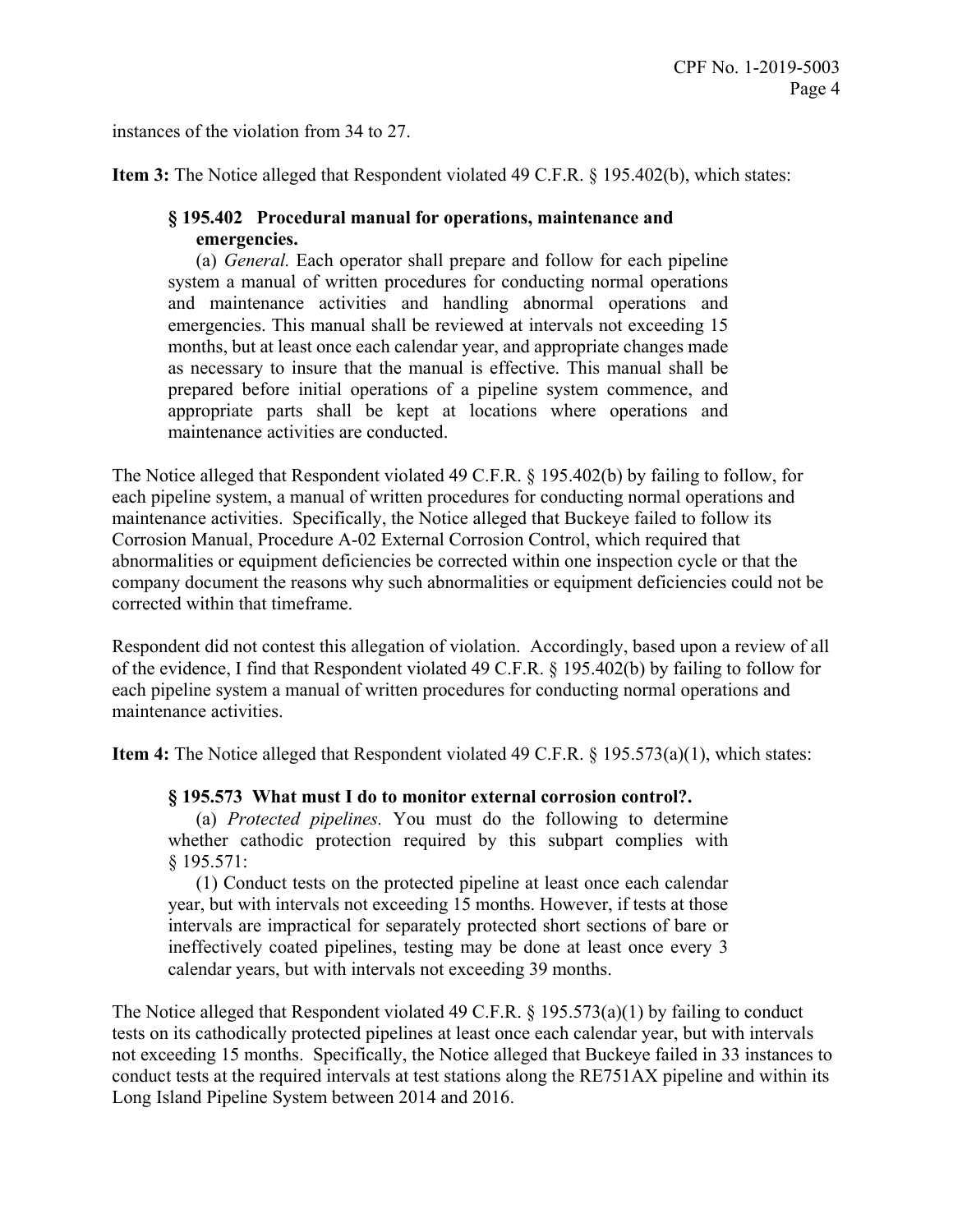In its Response, Buckeye contested 22 of the 33 instances cited and requested that they be withdrawn. Buckeye explained that certain test points had been found paved over or otherwise damaged such that the readings could not be obtained as planned. Many of the test points, however, were remediated and tested within the timeframe established by the regulation. In particular, for 17 of those 22 instances, Buckeye provided additional records confirming testing within the regulatory interval. I find Respondent has demonstrated compliance with respect to those 17 contested instances.

For the remaining five contested instances, I find that in all cases, based on the records provided by Buckeye, the regulatory interval of 15 months was exceeded. These instances have therefore not been withdrawn.

- 1. MP 0.405 Kingsland Ave/Greenpoint Ave, 2015: Read on 4/10/14 and then on 10/6/16, an interval of 30 months.
- 2. MP 1.192 Varick Ave/Meeker Ave, 2015: Read on 7/10/14 and then on 10/6/16, an interval of 27 months.
- 3. MP 1.262 Varick Ave/80 Ft. DS MP 1.237, 2015 and 2016: Read on 7/10/14 and then on 12/3/17, an interval of 29 months.
- 4. MP 1.382 Varick-284' DS of MP 1.425, 2015: Read on 7/10/14 and then on 10/6/16, an interval of 27 months.
- 5. MP 1.586 **-** Varick-208' DS of MP 1.586, 2015: Read on 7/10/14 and then on 10/6/16, an interval of 27 months.

Accordingly, after considering all of the evidence, I find that Respondent violated 49 C.F.R. § 195.573(a)(1) by failed to conduct tests on its cathodically protected pipelines at least once each calendar year, but with intervals not exceeding 15 months; however, I reduce the number of instances of the violation from 33 to 16.

These findings of violation will be considered prior offenses in any subsequent enforcement action taken against Respondent.

# **ASSESSMENT OF PENALTY**

Under 49 U.S.C. § 60122, Respondent is subject to an administrative civil penalty not to exceed \$200,000 per violation for each day of the violation, up to a maximum of \$2,000,000 for any related series of violations.<sup>2</sup> In determining the amount of a civil penalty under 49 U.S.C. § 60122 and 49 C.F.R. § 190.225, I must consider the following criteria: the nature, circumstances, and gravity of the violation, including adverse impact on the environment; the degree of Respondent's culpability; the history of Respondent's prior offenses; any effect that the penalty may have on its ability to continue doing business; and the good faith of Respondent in attempting to comply with the pipeline safety regulations. In addition, I may consider the economic benefit gained from the violation without any reduction because of subsequent

 $\overline{a}$ 2 These amounts are adjusted annually for inflation. *See* 49 C.F.R. § 190.223.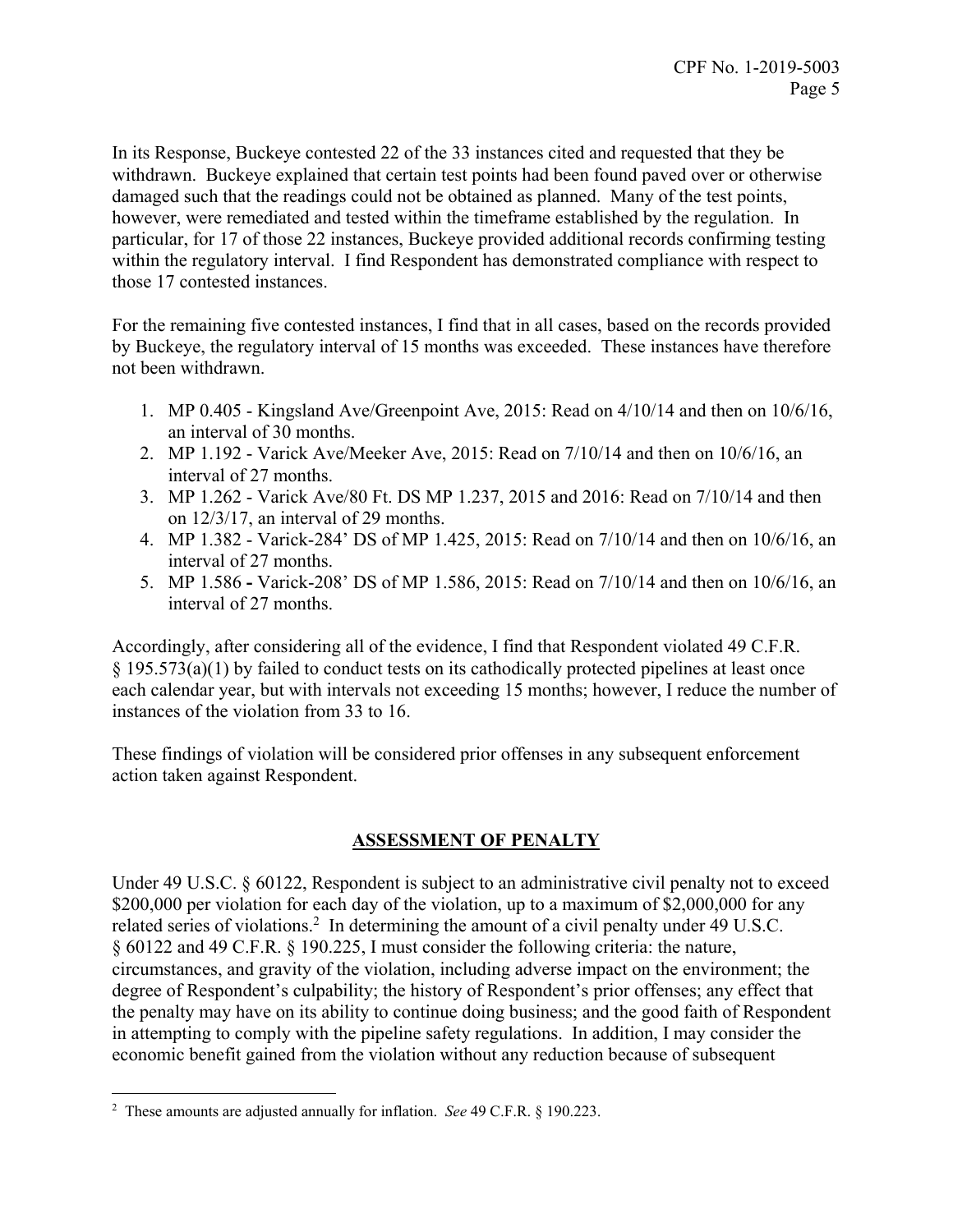damages, and such other matters as justice may require. The Notice proposed a total civil penalty of \$701,400 for the violations cited above.

**Item 2:** The Notice proposed a civil penalty of \$219,600 for Respondent's violation of 49 C.F.R. § 195.402(a) by failing to follow for each pipeline system a manual of written procedures for conducting normal operations and maintenance activities.

Buckeye requested that the proposed civil penalty be reduced for three reasons. First, Buckeye noted that, on the Violation Report, this Item was not marked as a "Repeat Violation" (Part E2), but the penalty was increased based on "History of Prior Offenses" (Part C). Second, it requested under Part E6, "Gravity," that the number of instances be reduced from 34 to 27 instances, as discussed above. Lastly, it requested that the "Culpability" (Part E7) be reduced from "The operator failed to comply with a requirement that was clearly applicable" to "After the operator found the non-compliance, the operator took documented action to address the cause of the non-compliance, and corrected the non-compliance before PHMSA learned of the violation. (Does not apply to operator post-accident/incident enforcement actions.)." It did not, however, explain its rationale for this last request.

Having considered Respondent's requests, I find Buckeye misunderstands the difference between Part E2 and Part C in the Violation Report. An operator's History of Prior Offenses in Part C is the collection of all the operator's previous violations in the last five years, whereas Part E2, Repeat Violation, considers whether the specific regulatory provision cited was previously violated. In this case, the Violation Report correctly noted that Buckeye has a history of 30 prior offenses in the past five years, but that this particular violation of  $\S$  195.402(a) was not considered a repeat violation. Therefore, the Violation Report is correct and I decline to reduce the penalty based on this argument.

Regarding "Gravity," (Part E6), as discussed above, I reduced the number of instances from 34 to 27, therefore I find that the proposed civil penalty should be reduced accordingly.

Regarding "Culpability," (Part E7), I decline to reduce the penalty as requested. Buckeye did not provide an explanation to justify its request, and there is no evidence that it took action to correct its lack of compliance with the 27 instances before PHMSA identified the issue.

Based upon the foregoing, I assess Respondent a reduced civil penalty of \$199,000 for violation of 49 C.F.R. § 195.402(a).

**Item 3:** The Notice proposed a civil penalty of \$265,200 for Respondent's violation of 49 C.F.R. § 195.402(b) by failing to follow for each pipeline system a manual of written procedures for conducting normal operations and maintenance activities.

Buckeye requested that the proposed civil penalty be reduced for two reasons. First, Respondent argued that because the Violation Report noted this was a repeat violation, the civil penalty worksheet should not indicate there were "6 or more" under History of Prior Offenses. Instead, Buckeye states that it should only have "one" prior offense. Second, Buckeye requested that "Gravity" (Part E6) be reduced from "The violation occurred in an HCA or an HCA 'could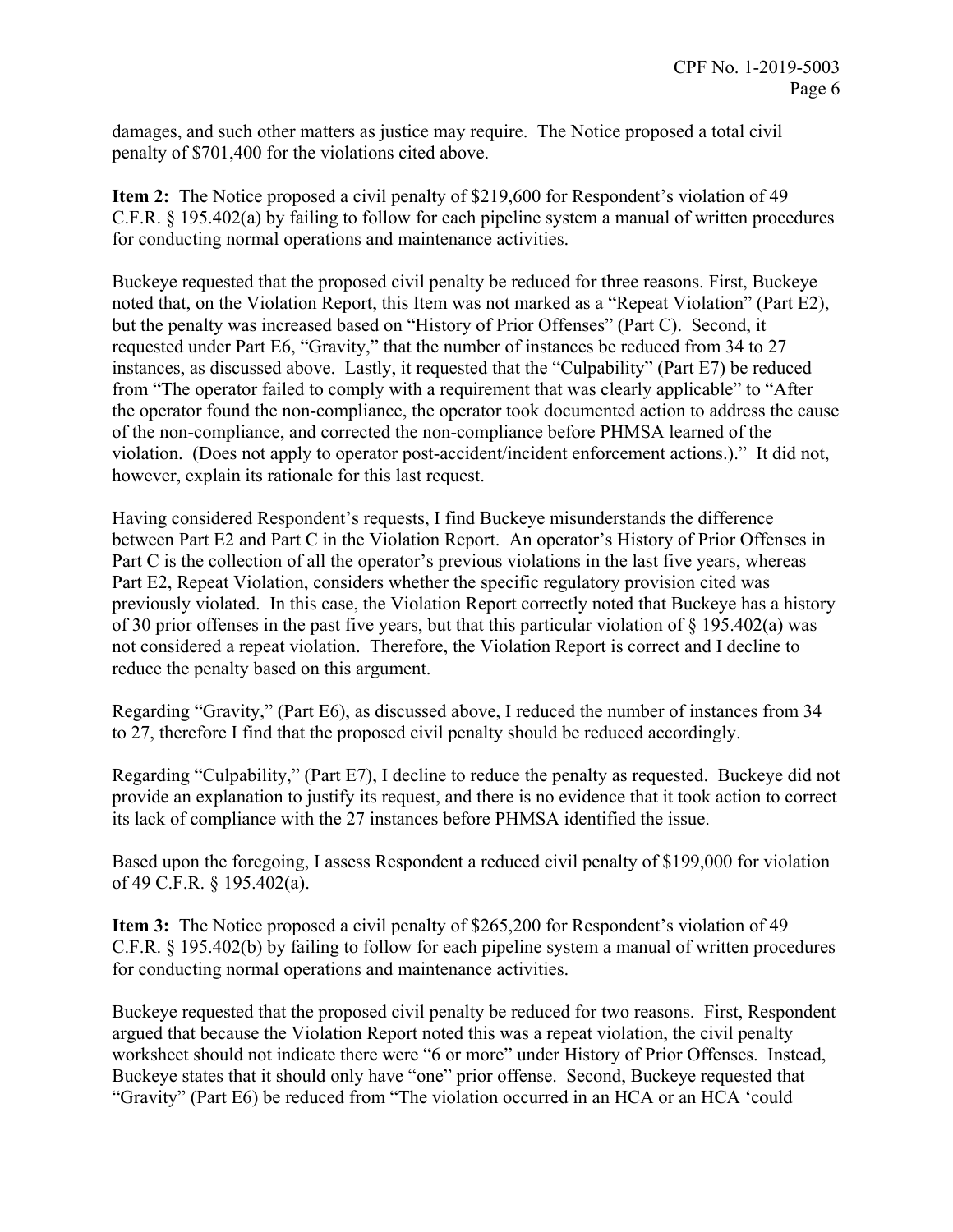affect' segment" to "The violation occurred; however, pipeline safety was minimally affected." It therefore also requested that the rating under "Other Matters as Justice May Require" be changed accordingly to reflect a "Repeat Offense - gravity of 1."

Having considered Respondent's requests, I decline to reduce the proposed civil penalty for this Item. The Violation Report correctly listed Buckeye's 30 previous violations under History of Prior Offenses, therefore the penalty should not be reduced to reflect only one previous violation. Likewise, Buckeye's pipeline is located in a high consequence area (HCA) and the Violation Report correctly identifies the "Gravity" as occurring in an HCA or HCA could affect area. Because I decline to modify the "Gravity," the "Other Matters as Justice May Require" section remains as proposed as well.

Based upon the foregoing, I assess Respondent a civil penalty of \$265,200 for violation of 49 C.F.R. § 195.402(b).

**Item 4:** The Notice proposed a civil penalty of \$216,600 for Respondent's violation of 49 C.F.R. § 195.573(a)(1) by failing to conduct tests on its cathodically protected pipelines at least once each calendar year, but with intervals not exceeding 15 months.

Buckeye requested that the proposed civil penalty be reduced for three reasons. First Respondent argued that the penalty was improperly increased based on "History of Prior Offenses" (Part C) because the Violation Report did not mark this Item as a "Repeat Violation" (Part E2). Second, it requested under Part E6, "Gravity," that the number of instances be reduced from 33 to 11 instances, as discussed above. Lastly, it requested that the "Culpability" (Part E7) be reduced from "The operator failed to comply with a requirement that was clearly applicable" to "After the operator found the non-compliance, the operator took documented action to address the cause of the non-compliance, and corrected the non-compliance before PHMSA learned of the violation. (Does not apply to operator post-accident/incident enforcement actions.)." It did not, however, explain its rationale for this request.

For the same reasons discussed above, I find Buckeye misunderstands the difference between Part E2 and Part C in the Violation Report. The Violation Report is correct and I decline to reduce the penalty based on Respondent's first argument.

Regarding "Gravity," (Part E6), as discussed above, I reduced the number of instances from 33 to 16, therefore I find that the proposed civil penalty should be reduced accordingly.

Regarding "Culpability," (Part E7), I decline to reduce the penalty as requested. Buckeye did not provide an explanation to justify its request and there is no evidence that it took action to correct its lack of compliance before PHMSA identified the issue.

Based upon the foregoing, I assess Respondent a reduced civil penalty of \$152,000 for violation of 49 C.F.R. § 195.573(a)(1).

In summary, having reviewed the record and considered the assessment criteria for each of the Items cited above, I assess Respondent a total civil penalty of **\$616,200**.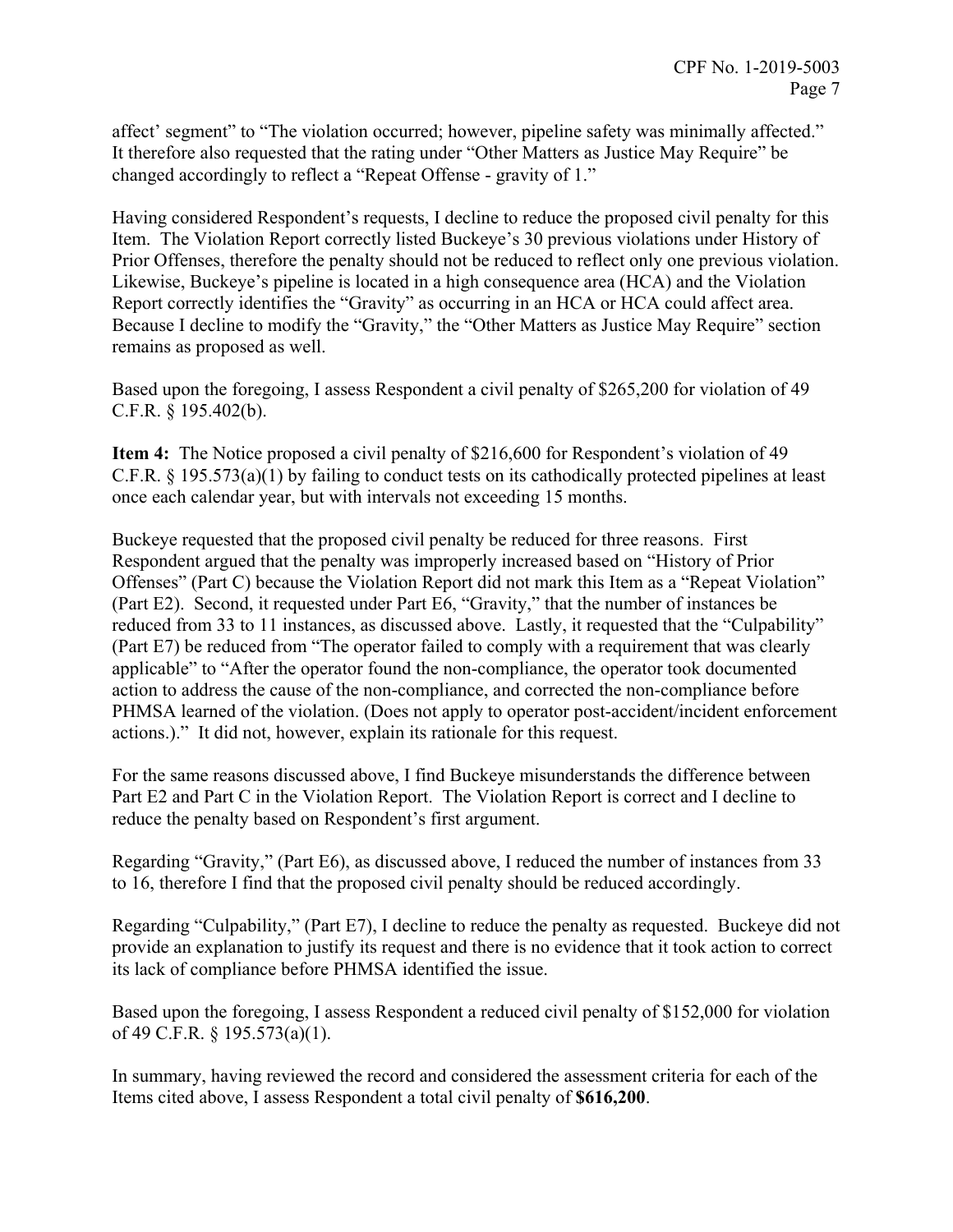Payment of the civil penalty must be made within 20 days of service. Federal regulations  $(49 \text{ C.F.R. } § 89.21(b)(3))$  require such payment to be made by wire transfer through the Federal Reserve Communications System (Fedwire), to the account of the U.S. Treasury. Detailed instructions are contained in the enclosure. Questions concerning wire transfers should be directed to: Financial Operations Division (AMK-325), Federal Aviation Administration, Mike Monroney Aeronautical Center, 6500 S MacArthur Blvd, Oklahoma City, Oklahoma 79169. The Financial Operations Division telephone number is (405) 954-8845.

Failure to pay the \$616,200 civil penalty will result in accrual of interest at the current annual rate in accordance with 31 U.S.C. § 3717, 31 C.F.R. § 901.9 and 49 C.F.R. § 89.23. Pursuant to those same authorities, a late penalty charge of six percent (6%) per annum will be charged if payment is not made within 110 days of service. Furthermore, failure to pay the civil penalty may result in referral of the matter to the Attorney General for appropriate action in a district court of the United States.

# **COMPLIANCE ORDER**

The Notice proposed a compliance order with respect to Item 1 in the Notice for violations of 49 C.F.R. § 195.132(b), respectively. Under 49 U.S.C. § 60118(a), each person who engages in the transportation of hazardous liquids or who owns or operates a pipeline facility is required to comply with the applicable safety standards established under chapter 601. In its Response, Respondent did not contest the terms of the proposed compliance order. Pursuant to the authority of 49 U.S.C. § 60118(b) and 49 C.F.R. § 190.217, Respondent is ordered to take the following actions to ensure compliance with the pipeline safety regulations applicable to its operations:

- 1. With respect to the violation of § 195.132(b) (**Item 1**), Respondent must complete one of the following actions within 90 days of receipt of the Final Order:
	- a. Bring Tank 3 into compliance with § 195.132(b);
	- b. Alternatively, Respondent may apply for a special permit with PHMSA for the continued operation of the breakout tank. Tank 3 must be removed and isolated from service until such time that the special permit receives approval; or
	- c. Permanently remove the breakout tank from operation.
- 2. Within 90 days, Buckeye shall provide records demonstrating compliance with one of the actions listed above.

The Director may grant an extension of time to comply with any of the required items upon a written request timely submitted by the Respondent and demonstrating good cause for an extension.

It is requested (not mandated) that Respondent maintain documentation of the safety improvement costs associated with fulfilling this Compliance Order and submit the total to the Director. It is requested that these costs be reported in two categories: (1) total cost associated